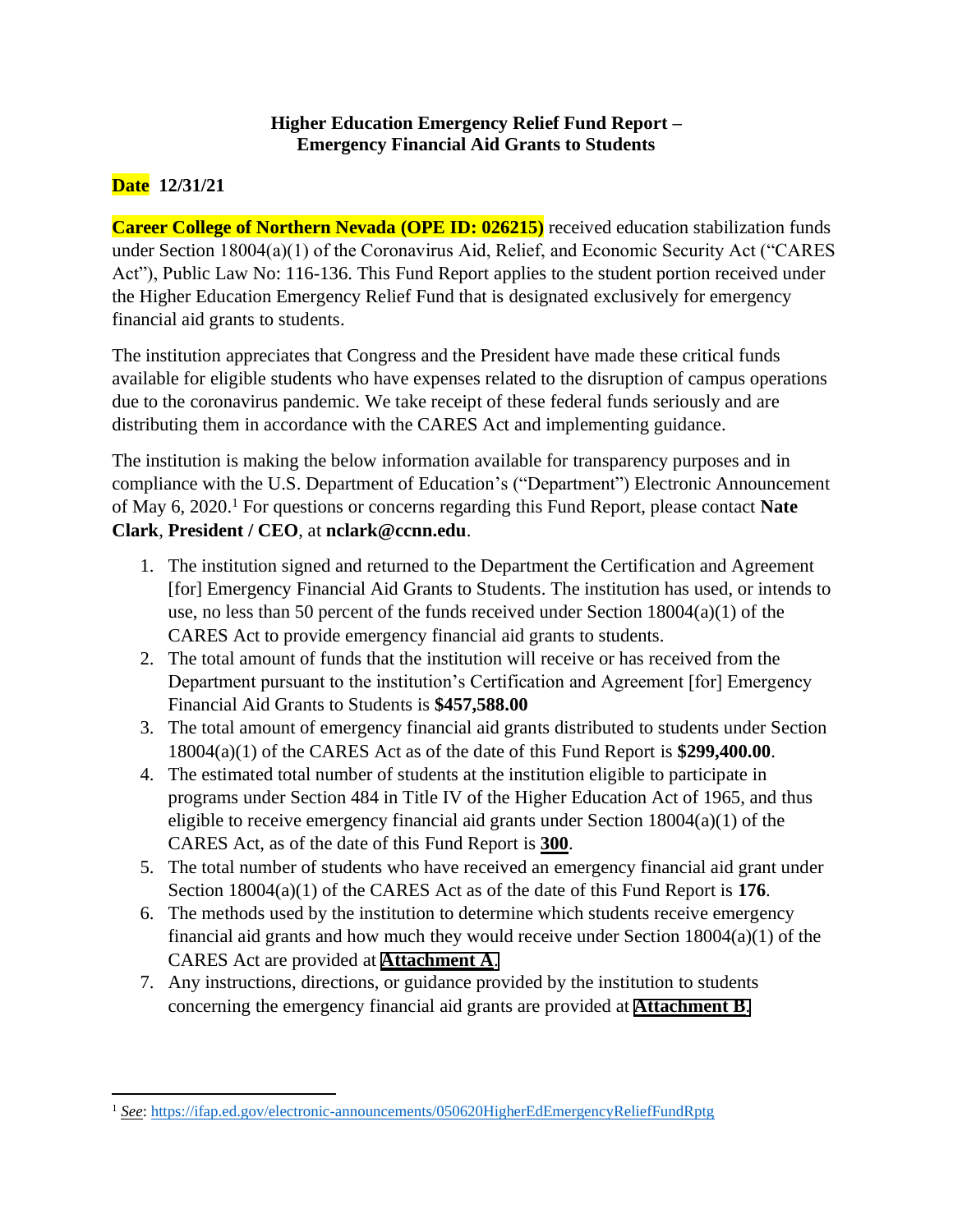<span id="page-1-0"></span>

## Attachment A

**Higher Education Emergency Relief Fund (HEERF) II – Coronavirus Response and Relief Supplemental Appropriations Act (CRRSAA) 2021 - Processing, Awarding and Disbursement Policy**

## **Purpose**:

Career College of Northern Nevada (CCNN) has been allocated \$457,588.00 in grant funding by the U.S. Department of Education (U.S.D.O.E.) via the Higher Education Emergency Relief Fund (HEERF) II – Coronavirus Response and Relief Supplemental Appropriations Acts (CRRSAA) funding program. The U.S.D.O.E. has stated that the amount of funds made available by this supplemental award under CFDA 84.425E represents the minimum amount that CCNN must use for financial aid grants to students. As such, CCNN may not charge any indirect or administrative costs to funds made available under this grant.

The grant funding may be used for any component of the student's cost of attendance or for emergency costs that arise due to coronavirus, such as tuition, food, housing, healthcare (including mental healthcare) and childcare. This policy states the methods CCNN will use to calculate a student's eligibility for the funding in general, calculate each student's individual award amount and the process in which the funding will be disbursed to eligible students.

## **Submission**:

The Emergency Grant Applications will be emailed to all applicable student's, via their college assigned student email address, with detailed instructions on how to submit the application to the estudent-grants@ccnn.edu email address for processing. This email address was created solely for the purpose of storing and organizing the submitted applications and only authorized personnel have access to said account. Subsequently, text messages will be sent to the student's personal contact number, listed in DiamondSIS, urging them to view and complete the application. For students who are no longer enrolled and/or their CCNN assigned student emails are no longer active, text messages will be sent to the contact number on file. They will be given the opportunity to provide us with a personal email address to have the application forwarded to.

The application is designed to allow for an electronic signature and contains a "Submit" link/button to have the application sent to the designated email address mentioned above. The student will provide a current address and contact information on the application to minimize errors when mailing out the individual disbursements.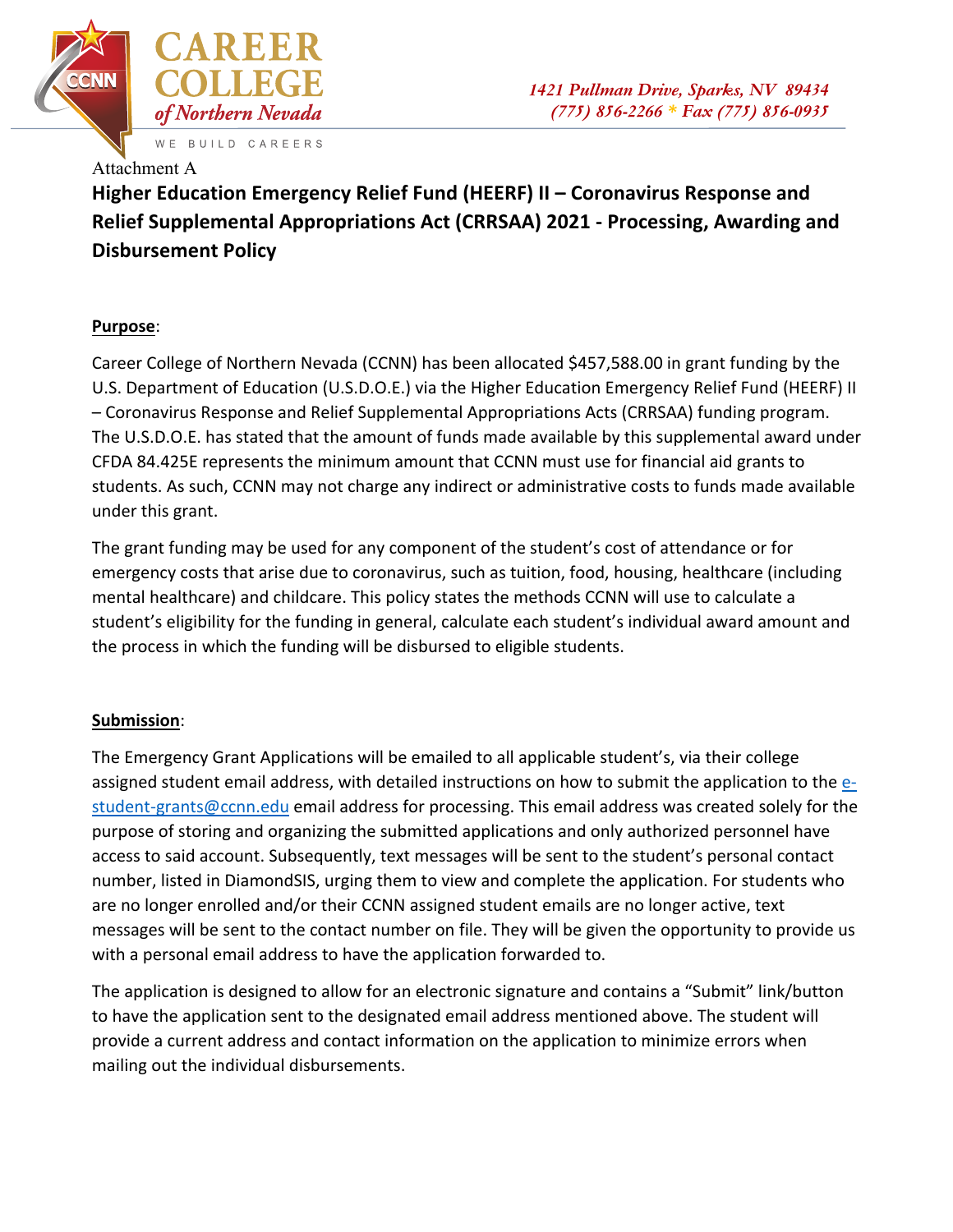### **Qualifying:**

The U.S.D.O.E. has confirmed that the Interim Final Rule (IFR) (85 FR 36494 – Document Number 2020-12965) and its implementing regulation, 34 CFR 668.2, does not apply to the funding provided under the HEERF II program. As such a student does not have to be participating or eligible to participate in the U.S.D.O.E Title IV Federal Student Aid programs to be eligible to receive the grant funds. However, the Certification and Agreement for HEERF II states the school is obligated to comply with all other regulations and provisions already implemented.

CCNN will make the application available to all students who were enrolled in any period since March 13, 2020. Students who were actively enrolled and subsequently withdrew from a program, on or after March 13, 2020, will be reviewed on a case-by-case basis to determine need. CCNN will prioritize students with exceptional need. Need will be based on several factors, including but not limited to, Expected Family Contribution (EFC) calculation, disruption or changes to employment, emergency costs incurred, etc.

### **Approval:**

CCNN has formed a committee for the purposes of qualifying, approving and administering the emergency grant funding. The CCNN CARES Act Emergency Grant Funding Committee consists of Mr. Nate Clark, President/C.E.O.; Mrs. Pamala Cisneros, Vice President/Business Office Manager and Mr. Eric Cadenhead, Financial Aid Director.

The committee will process all in-bound applications to determine an applicant's level of need. The applications will be compared against student records for the relevant enrollment information (i.e. date of enrollment, date of withdrawal, etc.) and the requested/provided documentation (if any). Upon approval from the committee the reviewed application is then forwarded to business office.

CCNN will, in no way, require a student's commitment to continued or future enrollment as a requirement for qualifying for the grant funding.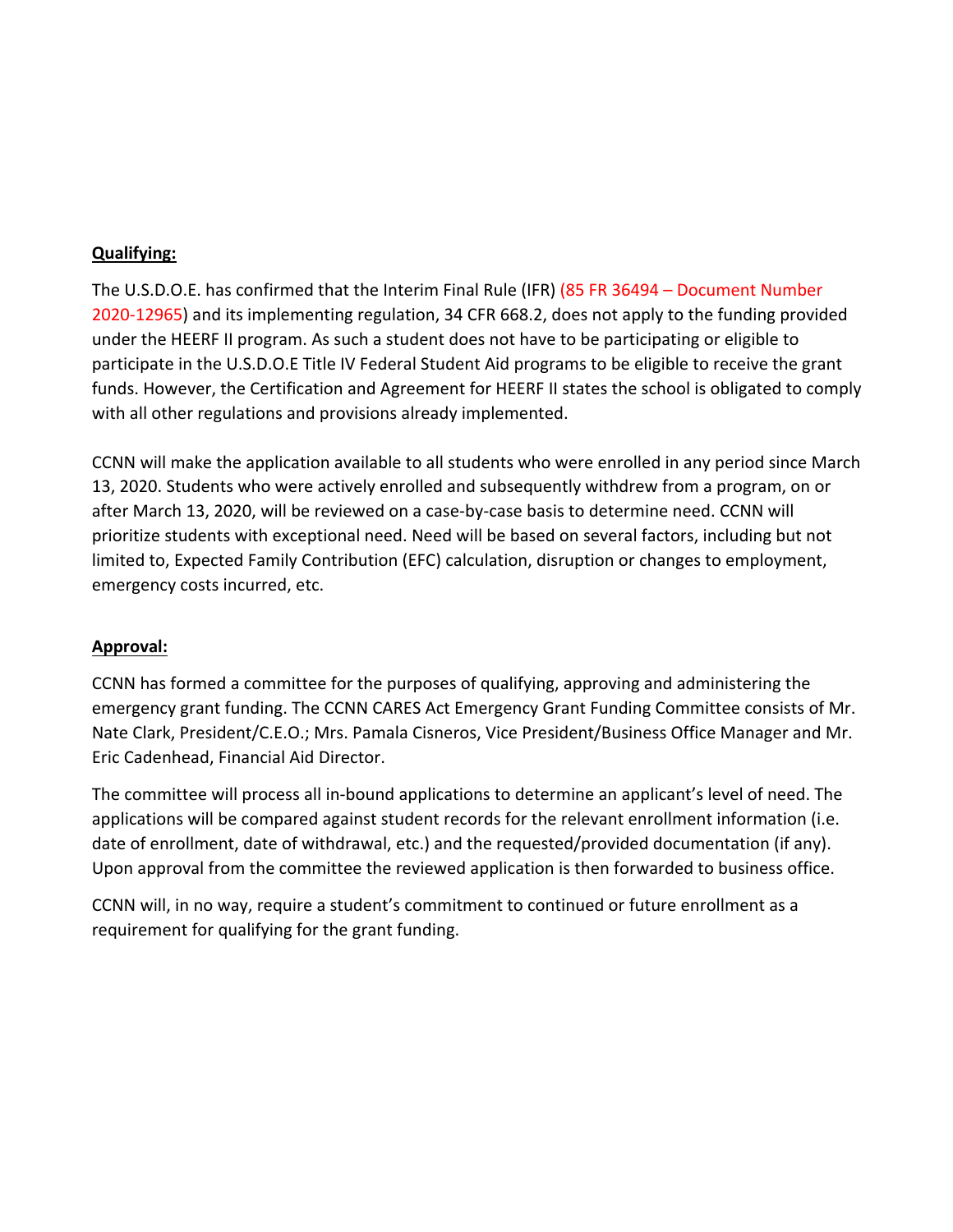### **Disbursement:**

In compliance with section 314( c )(3), which requires the receiving institution to prioritize grants to students with exceptional need, CCNN has established funding brackets based on a student's level of need. A student can be assigned to a bracket based solely on the EFC provided on the current Institutional Student Information Record (ISIR) or based on the committee's evaluation of a student's specific circumstances\*\*. Each bracket corresponds to a flat funding award that all students who fall under that bracket will receive. CCNN acknowledges that the U.S.D.O.E. recommends the maximum Federal Pell Grant award as an appropriate maximum amount a student would receive for the grant. The award amounts listed for each bracket are calculated based on student populations for the award period.

### **Funding Brackets**

### **Independent Student(s):**

| $EFC of 0-2999$    | \$2,000.00 |
|--------------------|------------|
| FFC of 3000 - 5712 | \$1,700.00 |
| EFC of $5713+$     | \$1,400.00 |

**Dependent Student(s):**

| EFC of $0 - 2999$    | \$1,600.00 |
|----------------------|------------|
| EFC of $3000 - 5712$ | \$1,300.00 |
| $EFC$ of $5712+$     | \$1,000.00 |

\*\* Due to the IFR (not applying to the HEERF II funding at this time, CCNN will be accepting and processing applications for students who are/were not eligible for the use of Title IV funding. As there is no ISIR to reference for these students, CCNN has elected to use an EFC calculator provided by finaid.org. The EFC calculator will allow the FAD to input the student's (and parent) financial information for the appropriate tax year and generate an estimated EFC. As with student's who were able to complete a FAFSA, the estimated EFC will determine the funding bracket the student will be awarded under.

CCNN, in accordance with 2 CFR 200.305, will limit the time between drawing down funds in G5 and paying incurred obligations, to no more than 15 calendar days. CCNN acknowledges that any time frame in excess of 15 calendar days may result in heightened scrutiny by the U.S.D.O.E., auditors and/or the Office of the Inspector General (OIG). CCNN also acknowledges that returns made based on the college drawing down excessive grant funds in advance of need may result in higher scrutiny by the U.S.D.O.E. Additionally, CCNN acknowledges that it must maintain all funds that have been drawn down in an interest-bearing account and any interest earned on any/all federal grants in an institution's fiscal year, in excess of \$500.00, must be returned to the federal government.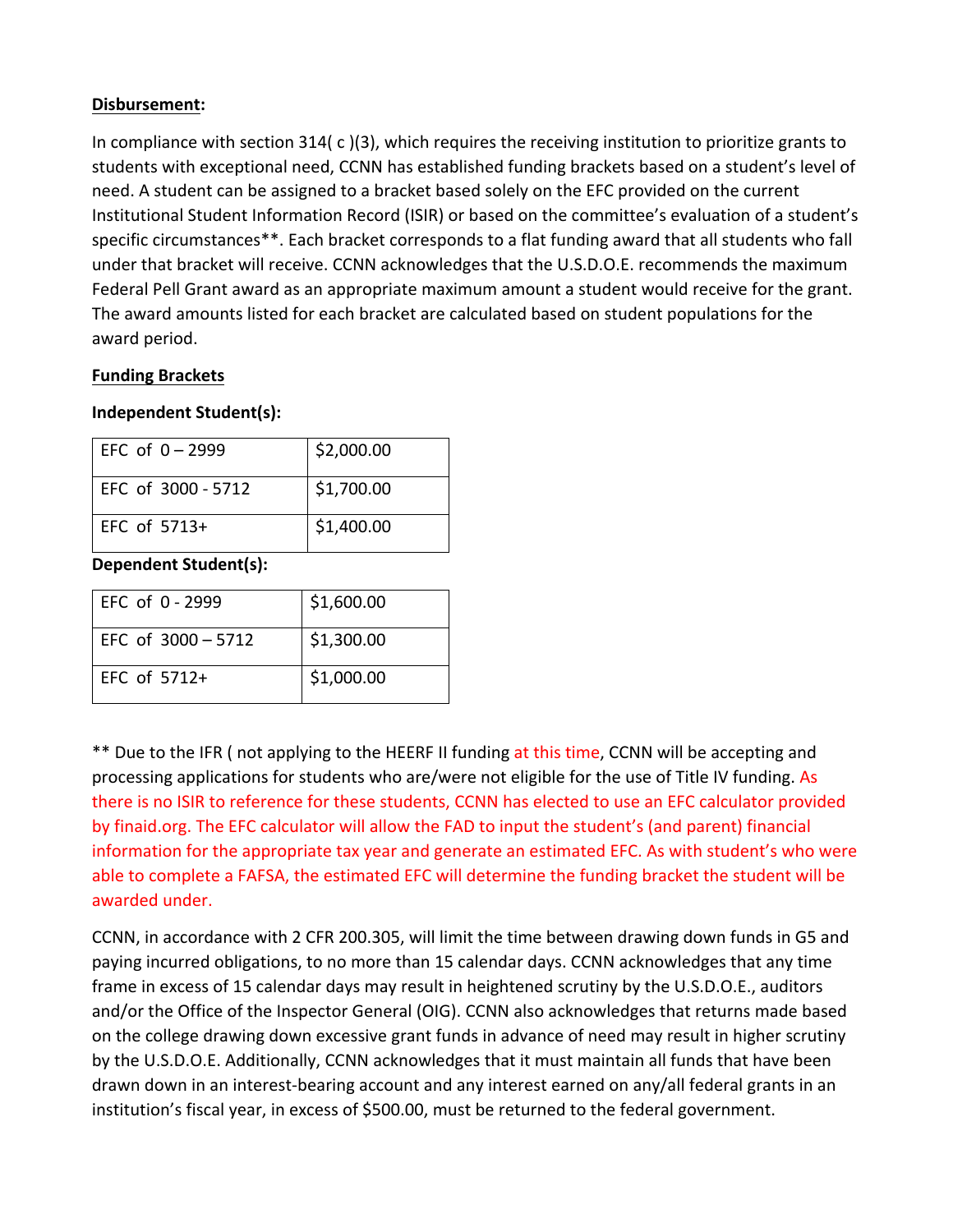In an effort to disburse as much funding as possible over the shortest period of time, CCNN will be disbursing the funding as close to the quarterly maximums as possible.

### **Thresholds for excessive draws of funds:**

**First Quarter:** More than 50% of the funds for the budget period have been drawn by the end of this quarter. (Not to exceed 50% of funds by the end of quarter).

**Second Quarter:** More than 80% of the funds for the budget period have been drawn by the end of this quarter. (Not to exceed 80% of funds by the end of quarter).

**Third Quarter:** 100% of the funds for the budget period have been drawn by the end of this quarter. (Not to exceed 99% of funds by the end of quarter).

CCNN acknowledges that it will promptly and to the greatest extent practicable disburse all grant funds to students within the one-year period of performance, specified in box 6 of the Grant Award Notification (GAN). Moreover, CCNN is aware that it must draw down an amount of the grant funds within 90 days of the date the supplemental award. CCNN understands that in the event that the institution fails to draw down funds within the 90 day period, the U.S.D.O.E. may take action, up to and including terminating the grant award.

Funding will be awarded based on the order the applications have been received/processed and up to the quarterly funding thresholds. Once the quarterly threshold is met, subsequent approved applications will be scheduled for the following quarter.

In the event that a student has pressing needs that are not conducive to waiting to the next scheduled award period, CCNN reserves the ability to make an advanced payment to the student, out of a future disbursement period, which will be reimbursed from the scheduled funds intended for that student in that award period. Students who submit evidence of extraordinary expenses who are approved for advance funding who later withdraw may be required to repay any advanced payments made under this criterion.

An award letter will be provided to each student upon receipt of their disbursement. The award letter will include the dollar amount awarded and requires the student to sign and date the form as confirmation of receipt of the funds. The award letter will also include an indicator, allowing the student to elect to have CCNN apply the funding to their college account to cover educationally related expenses. The student is not required to apply any portion of the funding to their college account. Any such refusal will not impact the student's receipt of the funding.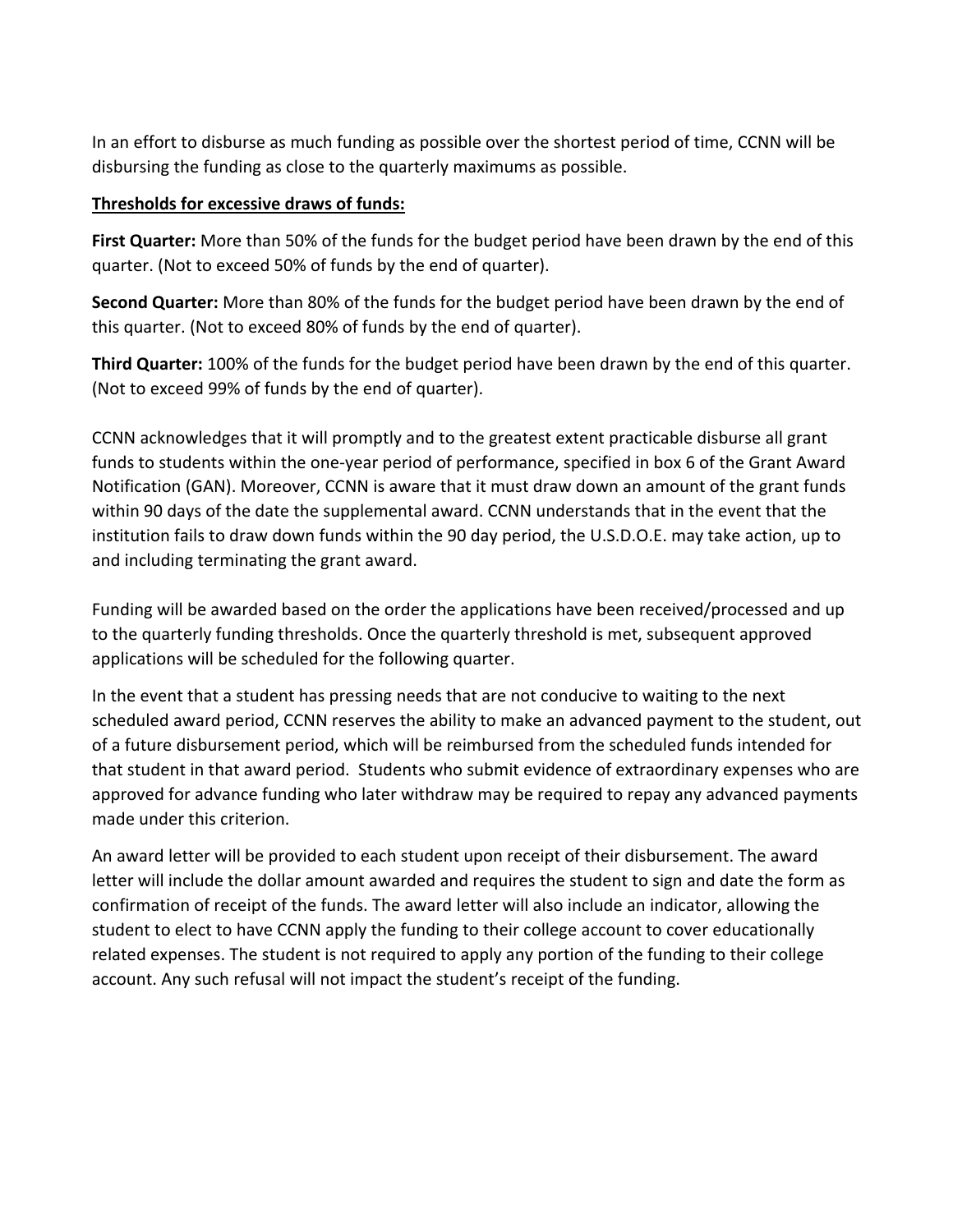### **Reporting**

At this time not all reporting requirements have not been made clear and CCNN will closely follow any additional news, updates and/or changes in standards or requirements. Currently, the U.S.D.O.E. is requiring that the institution report on the use of the supplemental funds no later than 6 months from the date of the award. The institution must also provide a detailed accounting of the use of funds in such a manner and frequency as the U.S.D.O.E. requires (to be determined).

The business office will keep track of all funds that have been approved/disbursed in an effort to maintain the data that may be necessary for future reporting requirements.

As per guidance from the U.S.D.O.E., CCNN's financial aid director will not consider the funding awarded under this grant as a metric for calculating a student's expected family contribution or be counted towards a student's remaining need calculation.

If CCNN's Authorized Representative changes or the institution terminates operations/closes or merges with another institution or organization, CCNN will notify, in writing, the assigned program office contact listed in box 3 of the GAN.

CCNN must cooperate with any examination of records with respect to the advanced funds by making records and authorized individuals available when requested, whether by (i) the Department and/or its OIG; or (ii) any other Federal agency, commission, or department in the lawful exercise of its jurisdiction and authority. CCNN must retain all financial records, supporting documents, statistical records, and all other non-Federal entity records pertinent to a Federal award for a period of three years from the date of submission of the final expenditure report pursuant to 2 CFR § 200.334.

CCNN acknowledges that failure to comply with this Supplemental Agreement, its terms and conditions, and/or all relevant provisions and requirements of the CRRSAA or any other applicable law may result in the institution's liability under the False Claims Act, 31 USC § 3729, et seq.; OMB Guidelines to Agencies on Governmentwide Debarment and Suspension (Nonprocurement) in 2 CFR part 180, as adopted and amended as regulations of the Department in 2 CFR part 3485; 18 USC § 1001, as appropriate; and all of the laws and regulations referenced in the "Applicable Law" section of this Certification and Agreement, below.

### **Applicable Law**

The institution must comply with all applicable assurances in OMB Standard Forms (SF) SF-424B and SF-424D (Assurances for Non-Construction and Assurances for Construction Programs), including the assurances relating to the legal authority to apply for assistance; access to records; conflict of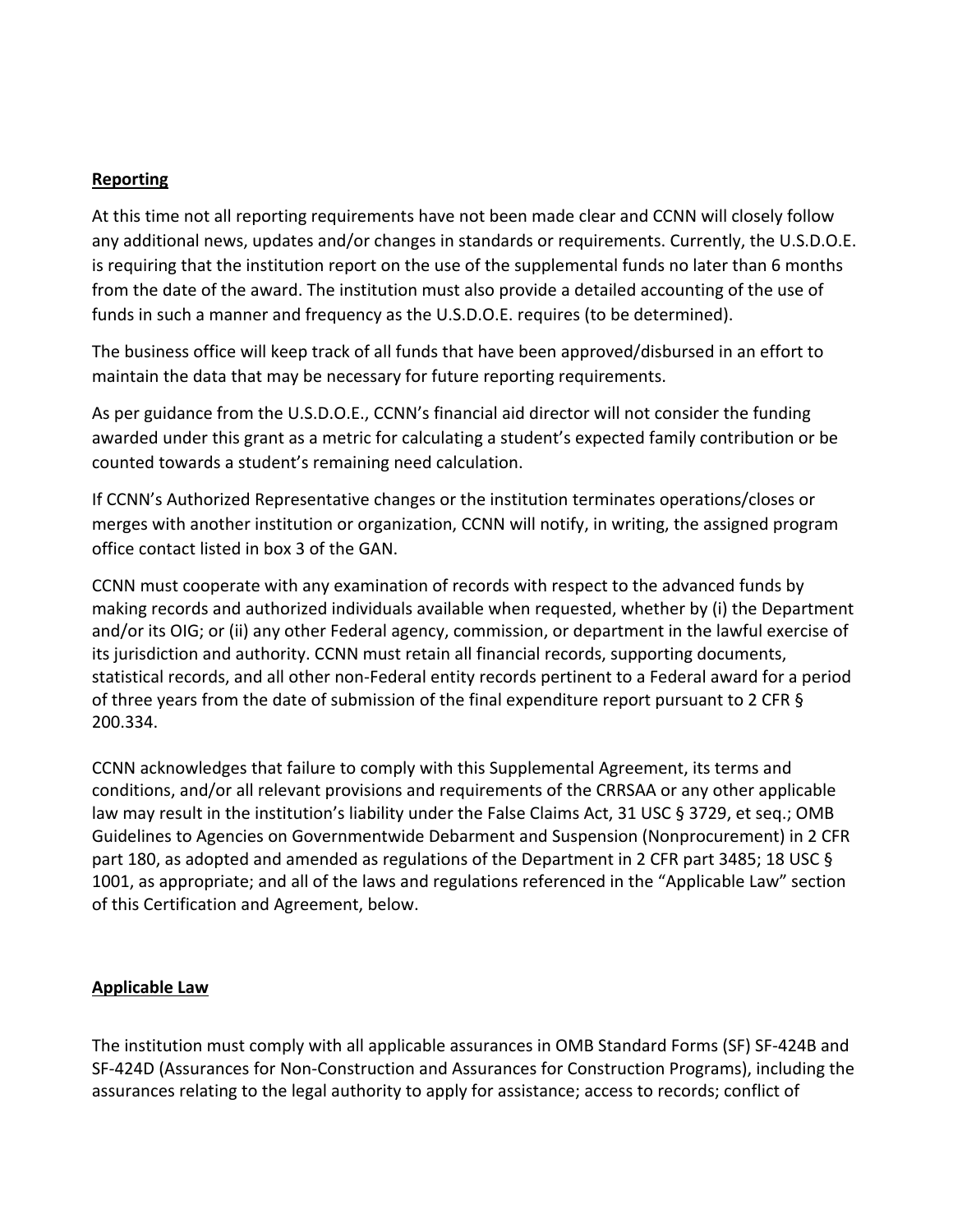interest; nondiscrimination; Hatch Act provisions; labor standards; Single Audit Act; and the general agreement to comply with all applicable Federal laws, executive orders, and regulations.

The institution certifies that with respect to the certification regarding lobbying in Department Form 80-0013, no Federal appropriated funds have been paid or will be paid to any person for influencing or attempting to influence an officer or employee of any agency, a Member of Congress, an officer or employee of Congress, or an employee of a Member of Congress in connection with the making or supplementing of Federal grants under this program; Recipient must complete and submit Standard Form-LLL, "Disclosure Form to Report Lobbying," when required (34 CFR part 82, Appendix B).

The institution must comply with the provisions of all applicable acts, regulations and assurances; the following provisions of Education Department General Administrative Regulations (EDGAR) 34 CFR parts 75, 77, 81, 82, 84, 86, 97, 98, and 99; the OMB Guidelines to Agencies on Governmentwide Debarment and Suspension (Nonprocurement) in 2 CFR part 180, as adopted and amended as regulations of the Department in 2 CFR part 3485; and the Uniform Administrative Requirements, Cost Principles, and Audit Requirements for Federal Awards in 2 CFR part 200, as adopted and amended as regulations of the Department in 2 CFR part 3474.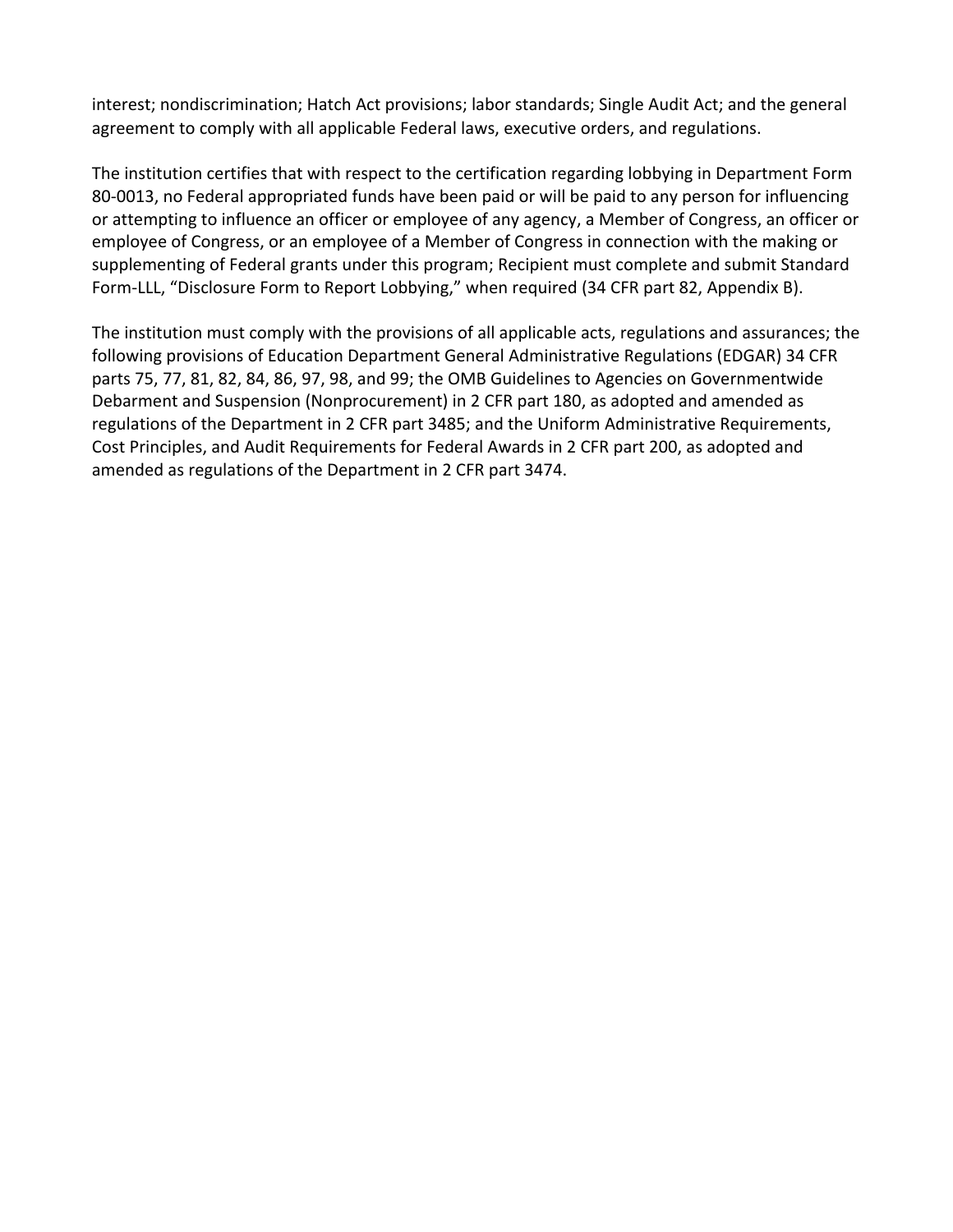<span id="page-7-0"></span>**From: Nate Clark** nclark@ccnn.edu **Subject:** Emergency Grants to Students, round 2 **Date:** June 7, 2021 at 11:19 AM **To:** students@ccnn.edu

> Career College of Northern Nevada was able to secure another round of grants to help offset costs associated with your schooling related to the disruption of schooling caused by the Covid 19 Pandemic. An application for this grant is attached to this email. Please follow the instructions on the application, complete all required fields and then sign it digitally. When you click to sign the application will ask that you save a copy. Please rename the file to - your last name followed by your student ID. Example = smith20203456.pdf. This file name will help us track the applications. Once it is saved with the correct file name you can then click the submit button which will create an email with that file attached. Don't forget to click the Send button within your email application.If you have any trouble with the application or if you have any questions, please see the Financial Aid team at CCNN.

Thank you

Nate Clark President Career College of Northern Nevada



Application HEERF2.pdf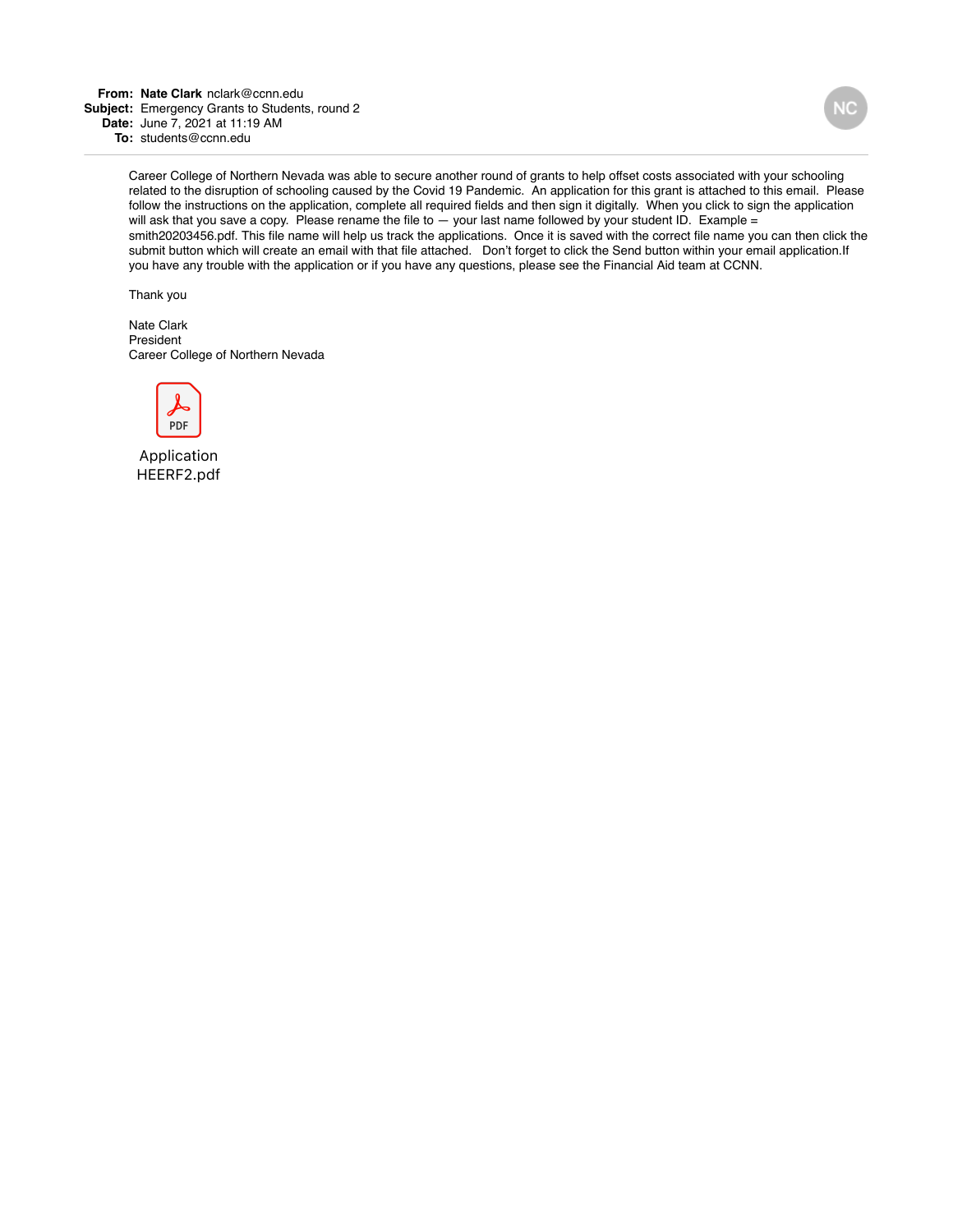

#### **Emergency Financial Aid Grants to Students (EFAGS) Under the Coronavirus Aid, Relief, and Economic Security (CARES) Act**

The U.S. Department of Education has made available Emergency Financial Aid Grants to students of our institution to help cover any component of the student's cost of attendance or for emergency costs that arise due to coronavirus, such as tuition, food, housing, healthcare (including mental healthcare), and chilcare. This application permits students to apply for these need-based grants. Campus administration will use the information you provide here to determine your eligibility for a grant and the amount for which you will be eligible. Each student will be eligible for only one grant, and only one application will be considered per student. Please fill out this information neatly and completely and provide it to your campus Financial Aid Officer, Bursar, or Campus Director (email to e-student-grants@ccnn.edu).

Student Name: Email:

Postal Address:

City: State: Zip:

Student ID: Phone Number:

Have you incurred expenses due to disruptions caused by the Coronavirus pandemic?

 $Yes \bigcap$  No

Have you filed a FAFSA for the 2019/2020 fiscal year? (If you have not filed a FAFSA you will be required to submit additional documentation to document your eligibility)

Yes () No

Check all situations that apply to you.

As a result of the current coronavirus (Covid-19) emergency;

 $\Box$  I am financially responsible for my food expenses

 $\Box$  I am financially responsible for my housing expenses

 $\Box$  I am financially responsible for expenses related to my course materials to attend school

 $\Box$  I am financially responsible for my own health care costs

 $\Box$  I have children and am financially responsible for child-care expenses

Student's may choose to apply funding from this grant to their student account at CCNN to cover charges for tuition and fees related to their program of study which will reduce the amount of loans required to cover those costs.